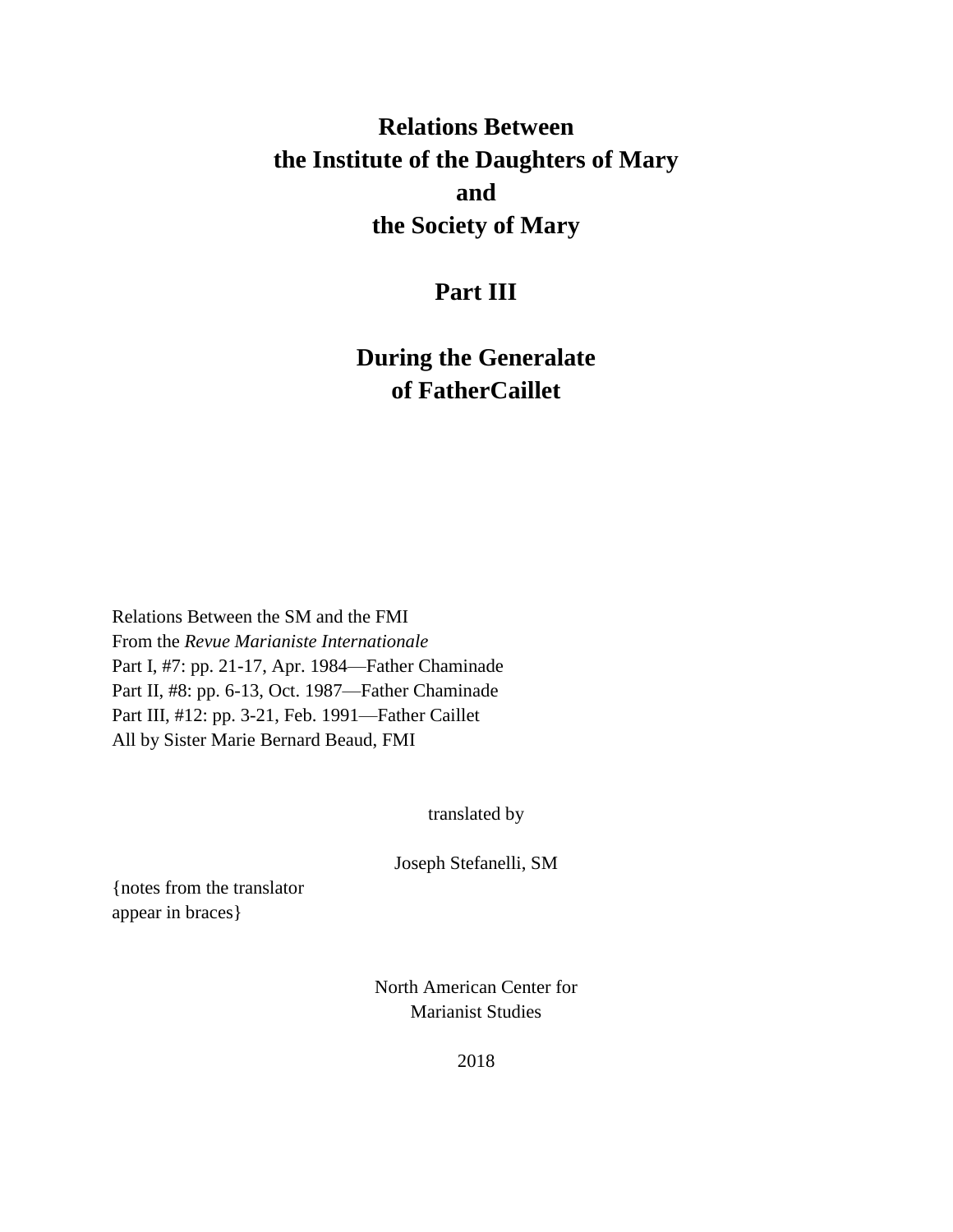# **Institutional Relations Daughters of Mary—Society of Mary** Part III: 1845-1950

The evolution of relationships between the Institute of the Daughters of Mary and the Society of Mary during the Generalate of Father Chaminade has been presented in nos. 7 and 8 of the *Revue Marianiste Internationale*. The present study focuses on the situation during the Generalate of Father Caillet. It shows how the Daughters of Mary, faithful to the Founder until his death, rallied to Father Caillet as Ecclesiastical Superior<sup>1</sup> when, in December 1845, Rome had recognized the validity of his election as Father General of the Society of Mary.

Mother Saint Vincent de Labastide's circular letter then invited the Sisters to recognize Father Caillet as their new Ecclesiastical Superior:

My dear daughters, you will hasten in all confidence to this good superior because in him will be the light, in him will be the grace, in him already for all of us is a tender affection directed by the burning charity of Jesus Christ and by his thirst for our perfection.

\*\*\*\*\*\*\*\*\*\*

#### **Father Caillet and His Functions as Ecclesiastical Superior**

On the side of Mother Saint Vincent, the desire to see good relations established is evident, and one cannot doubt the desire of Father Caillet to fulfill his mission conscientiously.

The minutes of the council meetings and the annals of the Daughters of Mary witness to the relationships that existed between the two institutes and on the manner in which, at that époque, the mission of the Ecclesiastical Superior was carried out. Here are some examples gleaned from the archives.

The minutes from 1846 report that "as a result of the weakening health of Mother Saint Vincent and of the poorness of relationships between the houses and the Assistants General, the Ecclesiastical Superior reformed the council so as to give the Mother General<sup>2</sup> more efficient help." Mother Marie Joseph de Casteras has been named Assistant for Zeal."

The General Chapter of 1847, convoked to elect the Mother General and her council, was held under the presidency of Father Caillet. At the end of the closing session, September 20, "the Ecclesiastical Superior invited the capitulants to give him in writing the observations which they might want to make in general, touching on reforms to be introduced and particular regulations to be drawn up," and he added, "care will be taken to examine them and to submit them, if suitable, to a particular assembly which will take place on a day and hour to be determined."

 $\overline{a}$ 

<sup>1</sup> {The French uses *Supérieur Spiritual*.}

 $2 \nvert$  The distinction between female and male superiors is clear in the French. This translation uses "Mother General" and "Father General."}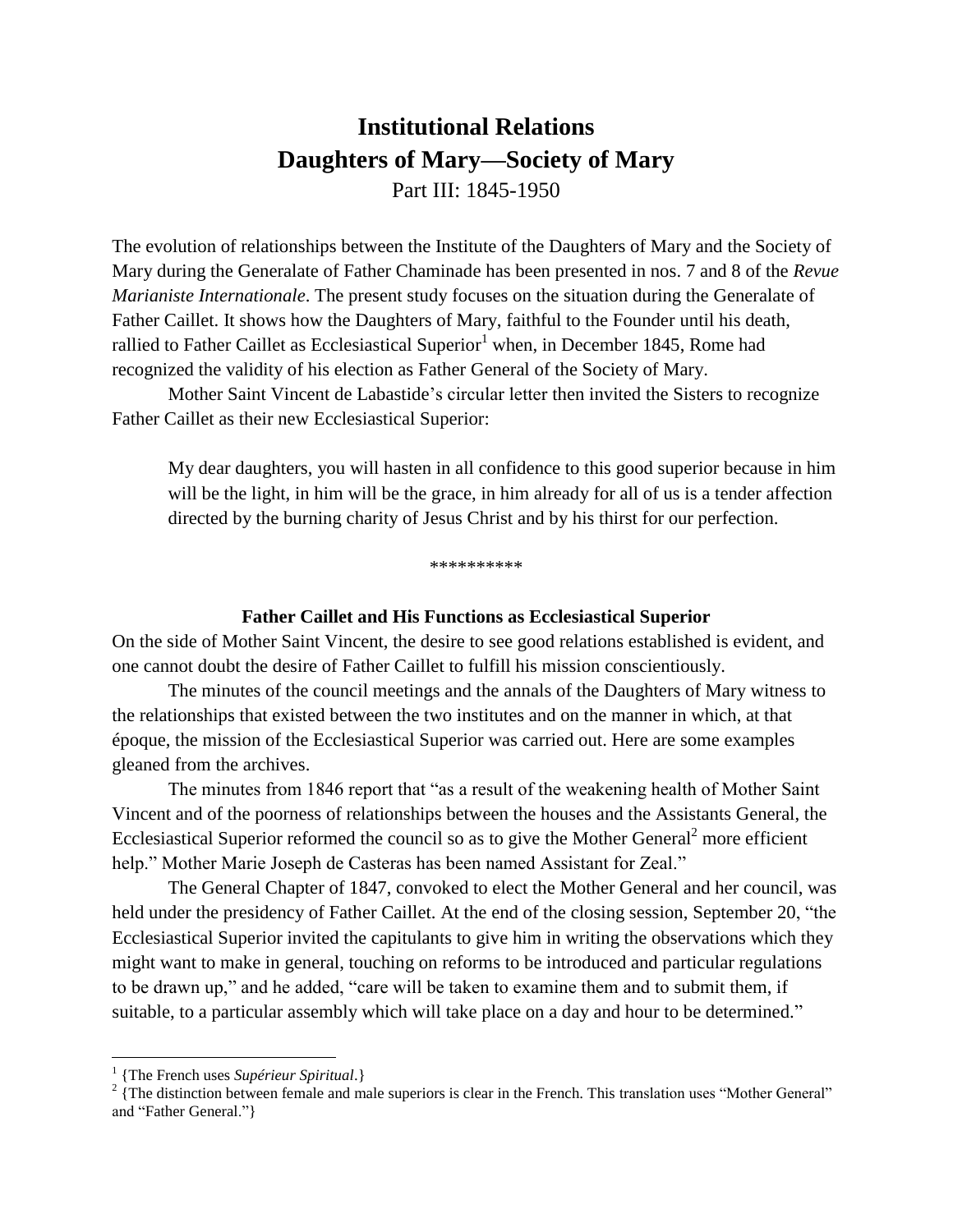In another meeting of the council, held on September 24 in the presence of Father Caillet, it was decided: "not to overburden the General Administration, the minutes to be given to the Ecclesiastical Superior shall be of every trimester, and no longer monthly," as has been agreed to and written in an ordinance of April 22, 1840, published by Mother Saint Vincent and countersigned by Father Chaminade. Those minutes consisted of a detailed report on the status of the material and of the personnel of the various cloistered and non-cloistered (Third Order) houses.

The lessening of the burden that thereby took place did not modify the procedure prescribed in the Constitutions and according to which "all the deliberations of the Mother General and her council are inscribed as minutes on a paginated register signed at the beginning and at the end by the Ecclesiastical Superior. Extracts of the minutes are sent without delay to the Ecclesiastical Superior whenever they consult him or he asks for it."<sup>3</sup>

In fact, the registers of the councils frequently bear the signature of Father Caillet and the dates and places of the transactions.

During the absence of Father Caillet, who was in Rome during the spring of 1865, the minutes bore the signature of Father Chevaux, First Assistant. For example, under the date of June 7, 1865, we read: "Having seen the minutes of June 3, in the absence of Father Caillet and with his authorization, I approve the admission to the postulate of the Mesdemoiselles X and Y."

From July to October 1865 the minutes were signed eight times by Father Caillet. The last signature appears on November 9, 1865, but that does not mean that the sending of the minutes had been interrupted.

Requests for admission to vows were addressed to the Ecclesiastical Superior, who invited the members of the General Administration to send him their reasons for or against. The vows were professed into the hands of the Ecclesiastical Superior. It also was he who received the promises of the Assistants General.

The visitations of the Mother General to the communities were made only with the approbation of the Ecclesiastical Superior. Obediences to the Sisters, even for a temporary change (the vacations) were submitted to the Ecclesiastical Superior. In the archives there is a letter of the superior at Ajaccio asking the Mother General to send some Sisters to Vico or to Olmetto during the summer vacation period. That letter carries the agreement of Mother M. Joseph de Casteras, and the approbation of Father Caillet.

Financial matters were submitted to the Ecclesiastical Superior who gave authorizations for undertaking works and reparations. When the Sisters had to carry out some important immovable operations, they had recourse to their Brothers. That was the case for Acey when negotiations were undertaken with a view to selling the abbey to the Benedictines. Brother Clouzet, Steward General of the Society of Mary, was charged with the affair.<sup>4</sup>

 $\overline{a}$ 

 $3 \{$ It should be remembered that the motherhouses were some 60 miles apart and that postal service and transport were difficult at best.}

 $4$  The Sisters left Acey to go to Lons-le-Saunier in 1853, after 13 years of presence there.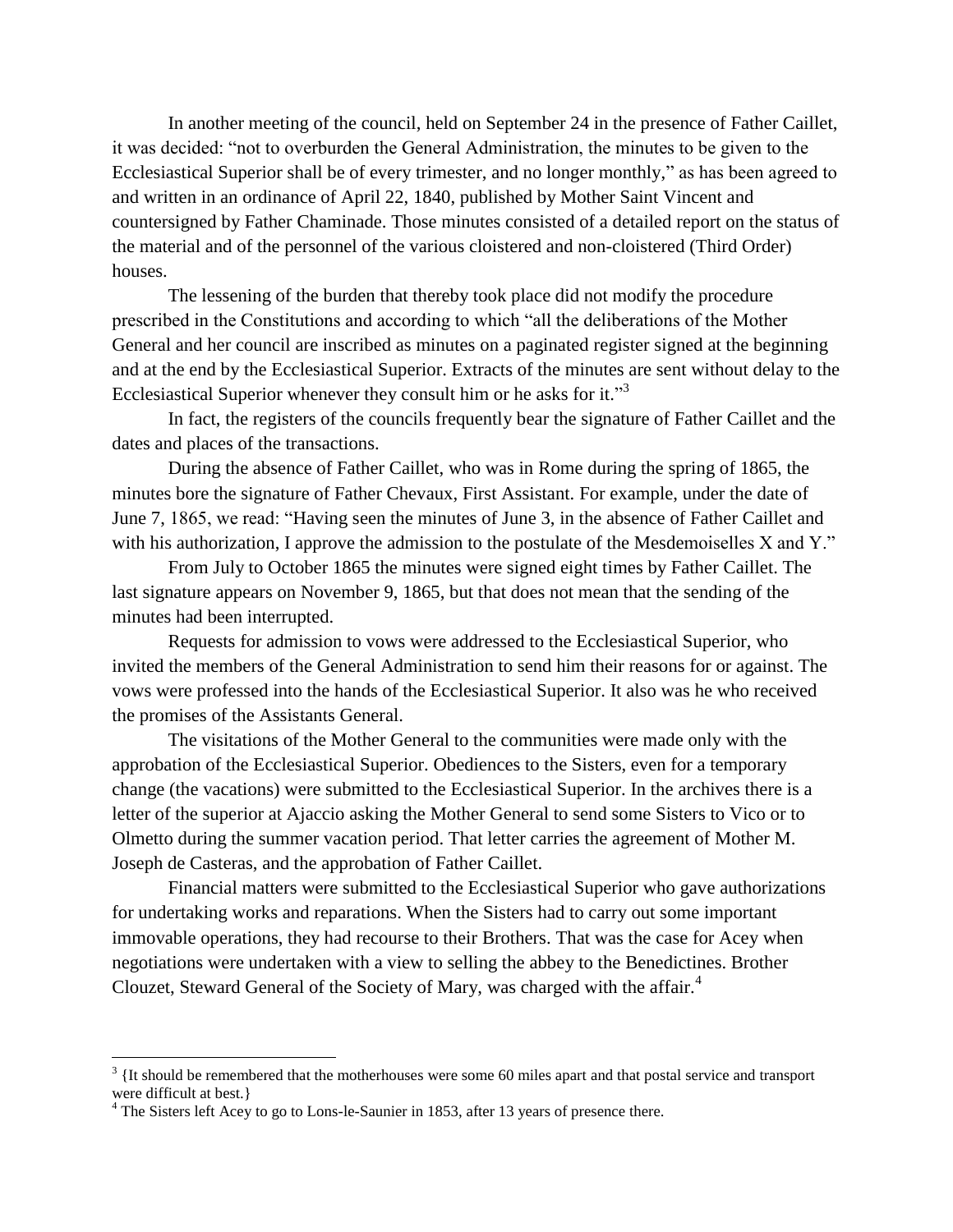The blessing of the chapel at Agen, March 15, 1860, was done by M. Bordes, vicargeneral of Agen, in the presence of Father Caillet.

Shortly before the death of Mother Saint Vincent on September 5, 1856, Father Caillet changed the council again. The General Chapter was held under the presidency of the Ecclesiastical Superior. It was he who, in a circular, announced to the communities the results of the elections. Mother M. Joseph de Casteras, new Mother Superior, was invited to add some words at the end of that circular.

\*\*\*\*\*\*\*\*\*\*

## **Revision of the Constitutions Request for Approbation by Rome**

The Institute of Mary, Brothers and Sisters, had been honored by a decree of praise in 1839. But that did not constitute a canonical approbation. The superiors decided to undertake the steps needed to obtain that official recognition of the Holy See.

The annals of the Daughters of Mary relate the visit which Father Caillet made to Agen in 1862. He informed the Sisters of his intention to go to Rome to ask for the canonical approbation of the two Institutes, and he invited the members of the General Administration to examine the Constitutions to see whether some modification might be needed.

The proposal was welcomed with interest, for experience had shown that several points were the source of great difficulties in practice; moreover, in the opinion of some competent persons, there were articles that did not seem to be in accord with Roman legislation.

Father Caillet knew that modifications would be asked for by the Sisters because, already, on his invitation, some remarks had been addressed to him after the Chapter of 1847. Had not he himself, after the closing session of the Chapter of 1856, spoken "of claims concerning certain points of the rule that seemed to require some clarification." He had then announced his intention of examining those claims and giving some clarifications suitable for tranquillizing consciences and, if needed, presenting the requests to the Holy See. He awoke the hope of the capitulants who had stood up as a sign of agreement.

We find in the archives of the Daughters of Mary the statement of some "points that pose problems."

a) This included the exercise of certain offices. In the communities, the Office of Zeal places the direction of the religious under the authority of the First Assistant. That does not favor the unity of the community whose animation naturally belongs to the Superior.

The mistress of novices also depended on the First Assistant. It was found that this role was sufficiently important that it should be under the direct responsibility of the Superior. (At that time, there were several novitiates.)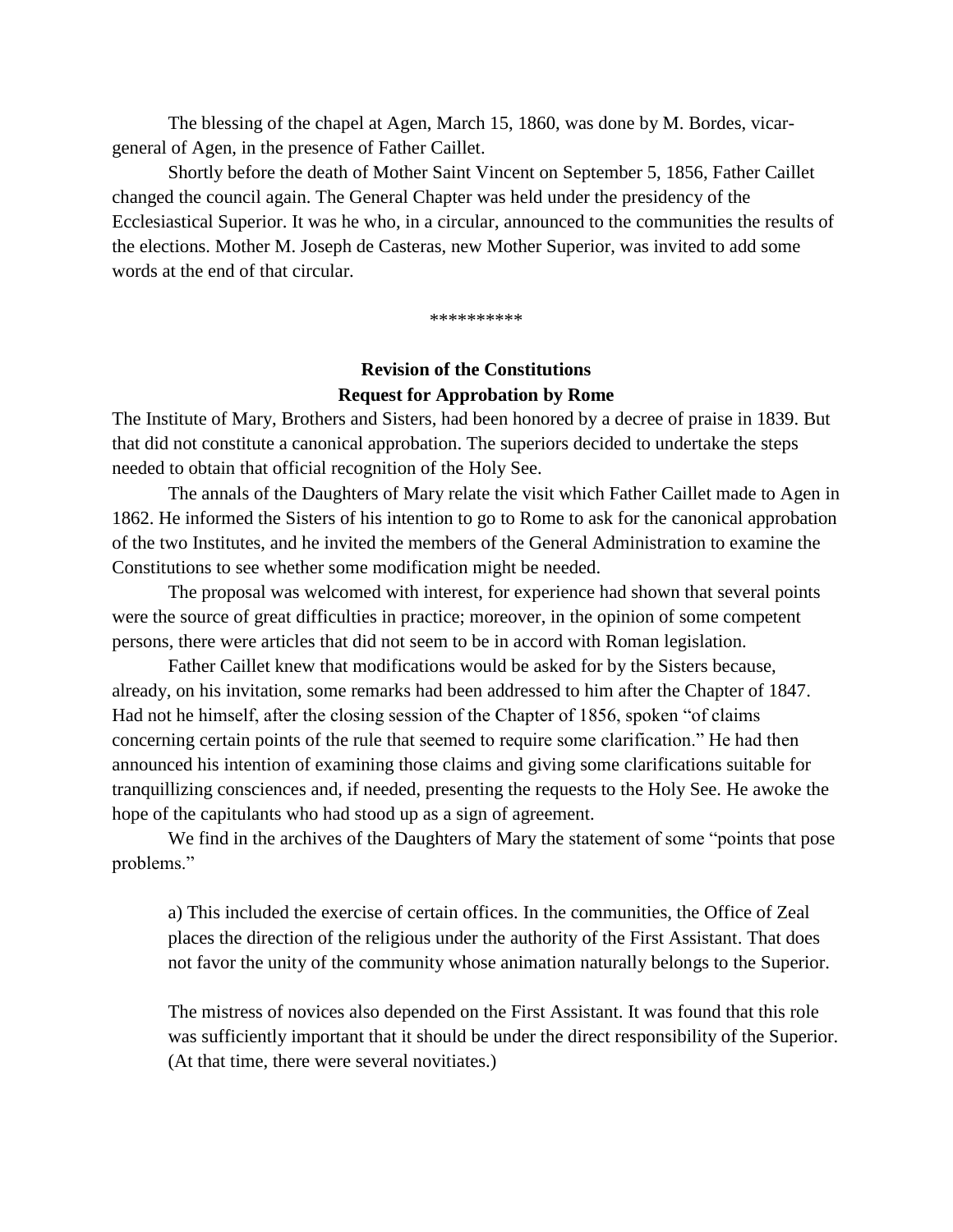b) The rules of enclosure, conceived of by the Founder to facilitate the apostolate while leaving to the Sisters the advantage of perpetual vows, became very hard to observe in practice. Such as they were applied, they were incompatible with the works.

c) The responsibility of the Father General as Ecclesiastical Superior also posed serious problems. That question, however, had not been raised in 1856. "A more favorable moment was awaited to do that; for example, the change of the Ecclesiastical Superior," as we read in the annals.

After the visit of Father Caillet in 1862, the General Council set to work. The superiors were summoned from Condom and Tonneins to obtain a broader opinion, and remarks were prepared to be sent to Father Caillet.

He had proposed a revision, but he distrusted any innovation and carried his fears so far as to refuse totally the modifications proposed, and he "showed a great unhappiness."

The Sisters were upset. But, as some points were for them a matter of conscience, they sought to enlighten themselves and sent their notes to Bishop de Vézins of Agen who found the remarks very justified.

The Daughters of Mary were presented with a difficult problem: the revision of their Constitutions and the encouragement of their bishop...or obedience to their Ecclesiastical Superior.

## **A General Chapter in 1864? Appeal to the Bishop**

Those difficulties did not appear in the correspondence of Mother M. Joseph de Casteras to her Sisters. However, we do find some useful information, including the decision of Father Caillet to convoke a General Chapter to see to the revision of the Constitutions. An example: A letter of May 16, 1864, communicates Father Caillet's intention to go to Rome in the next springtime "to ask for the approbation of our rules at the same time as those of the Society of Mary and of the Miséricorde of Mlle de Lamourous, asking the grace of God for that enterprise through our prayer." Mother M. Joseph continues: "I must add that our Ecclesiastical Superior intends to convoke a General Chapter to treat this grave matter. We will send you the obediences when the moment has arrived, or we will seek your vote in writing. We shall conform to the decision of the Ecclesiastical Superior."

Another letter of September 3: "We are arriving at a very important moment for the Institute.... It is that in which the General Chapter will be opened, to prepare our request of the Holy Father for the definitive approbation of our rule.... Next October 15 is the date foreseen for the opening of the Chapter. We come to encourage you again to unite yourselves in spirit and in heart to implore God's assistance so that his Spirit may guide and regulate everything."

The situation was delicate. The General Council had intended to present to the Chapter the comments made on the Constitutions; it recognized the opposition of Father Caillet and knew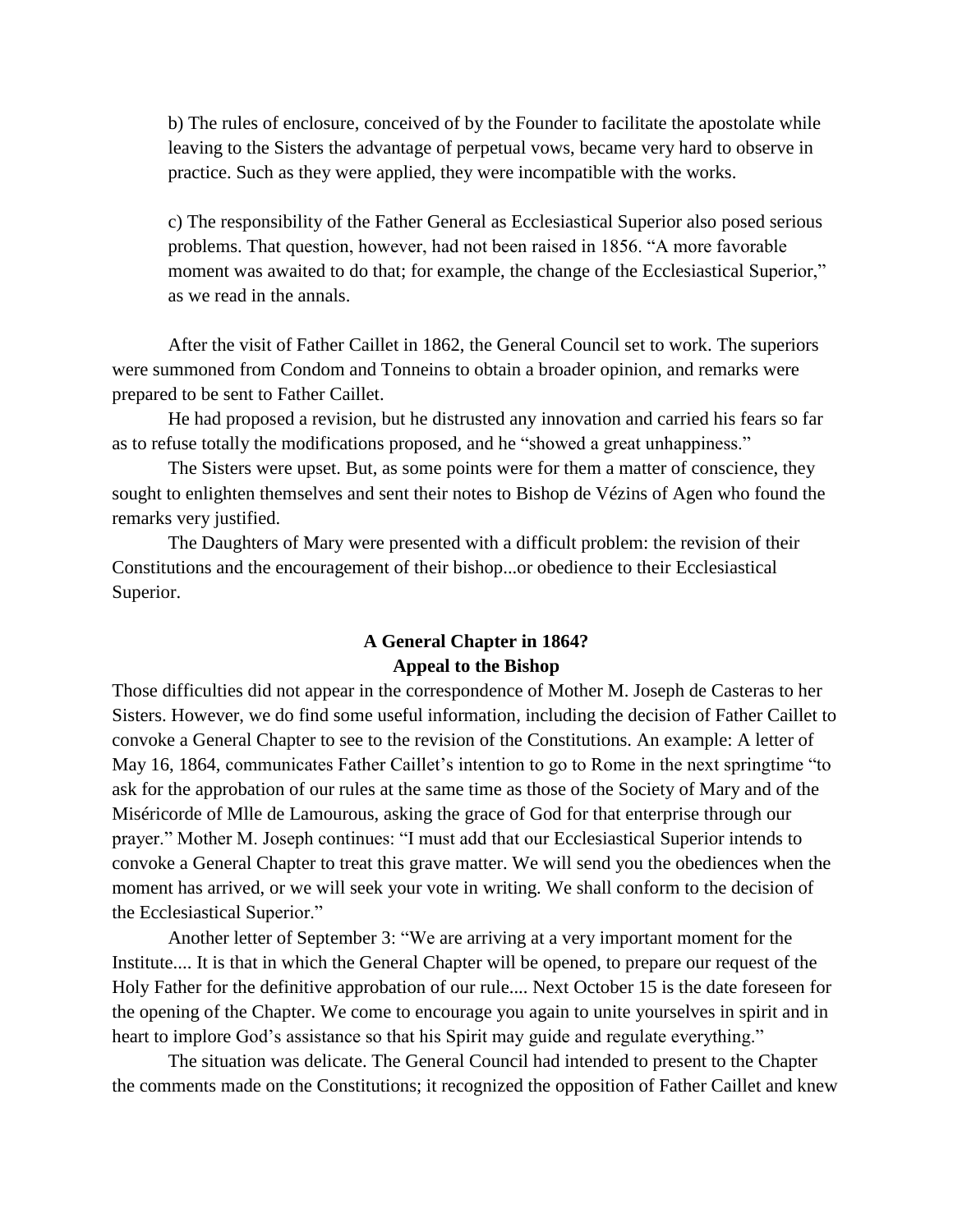that the greater part of the capitulants ignored the differences existing between the General Administration and the Ecclesiastical Superior. It wished to avoid having those differences explode in full light during the Chapter. It also feared the lack of freedom of the Sisters if Father Caillet was present.

Mother M. Joseph had the idea of communicating her difficulty to Mgr de Ladoue,<sup>5</sup> former vicar-general of Auch; she was well aware of his goodwill toward the Daughters of Mary. It seems he responded to the Mother General: "The notion of a Chapter frightens me. But I see no other way of extracting yourself from your present situation than to ask the bishop to preside over the General Chapter." That was what was done, and the bishop accepted.

No trace of this procedure appears in the minutes of the Council, and we can understand why. That plan would not be accepted by the Ecclesiastical Superior.

\*\*\*\*\*\*\*\*\*\*

#### **Immediate Preparation for the Chapter**

During a session of the Council held on September 9, 1864, the remarks to be made on the Constitutions were reviewed. In the minutes we read: "The moment of the General Chapter is close, and the Ecclesiastical Superior, having been invited to prepare the notes which are to be presented to Rome relative to our Constitutions, the Council was gathered to consider this work which is to be submitted to the consent of the General Chapter before being sent off to Rome."

Experience had led our Mother Superior, Mother Saint Vincent, to feel deeply that some of the articles, especially those on cloister, needed to be revised, and she expressed her desire to our Ecclesiastical Superior.

That same desire was expressed by all the capitulants of the Chapter of 1856. The Council, therefore, was only carrying out this twofold desire in pointing out the articles which seemed to it to require revision. (There follows a list of the articles in question.)

The minutes also report the hope expressed by the Council to see the principle of the establishment of Mothers Provincial entered into the Constitutions, especially for the isolated houses. $6$ 

Another session of the Council was held on October 8 with the participation of the superiors of Arbois, Ajaccio, Lons-le-Saunier, and the Third Order. The same questions were considered. Moreover, the Sisters declared their willingness to obey Rome. It was added that the collection of notes relative to the Constitutions were to be joined to the minutes, and in three copies: one for the Ecclesiastical Superior, one for the bishop, and the third for the archives. What was contained in these notes for the revision of the Constitutions?

 $\overline{a}$ 

 $<sup>5</sup>$  Former vicar-general of Auch, future bishop at Nevers.</sup>

<sup>&</sup>lt;sup>6</sup> In fact, without being in the Constitutions, the establishment of the provincialate had been adopted in the session of the council held in the presence of Father Caillet on October 14, 1861. The measure had been rendered effective for Corsica from that moment.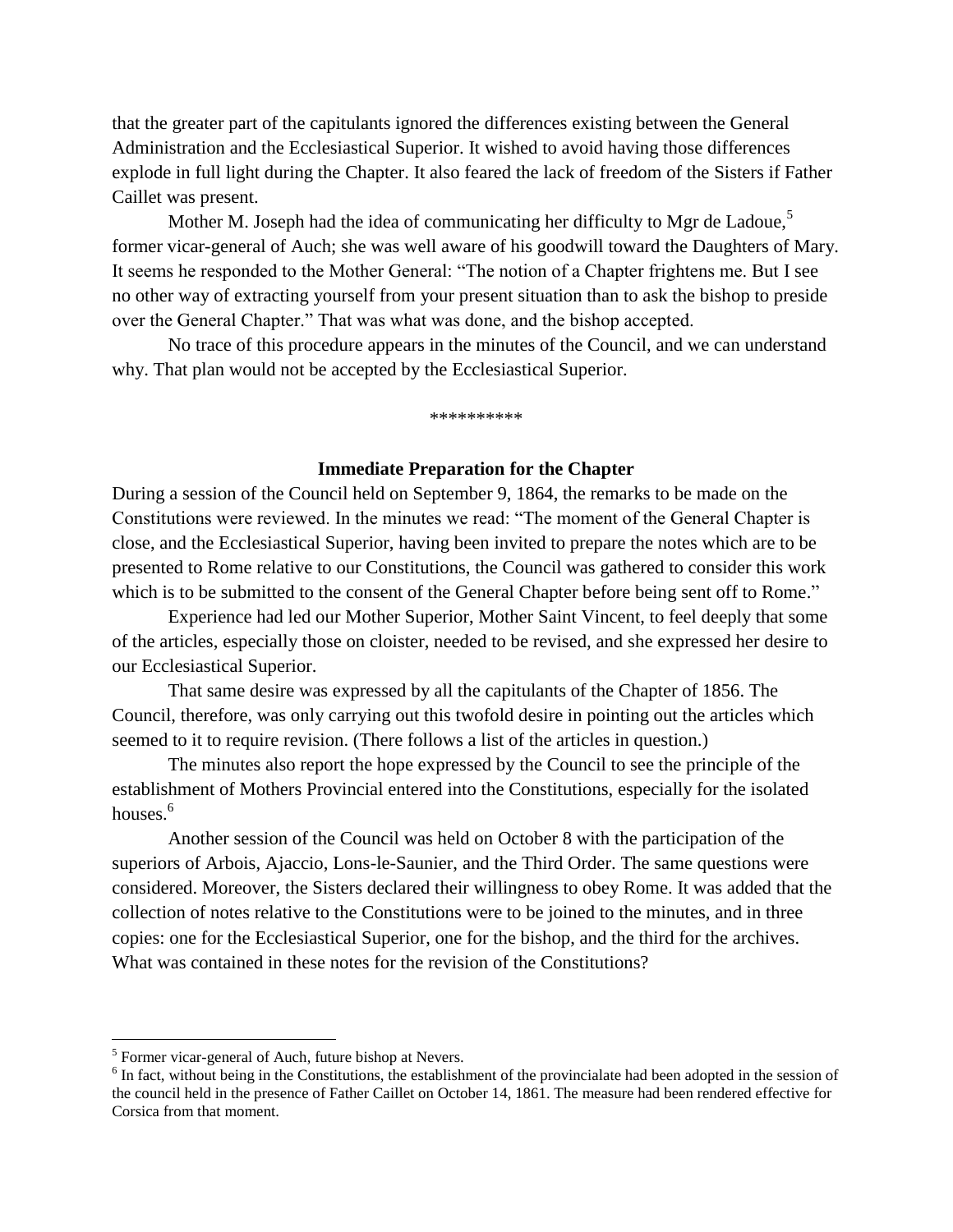After the review of the observations concerning the Office of Zeal, cloister, and various other less important matters which do not enter into the subject of this study, we read: "we ask that a distinction be made between:

1. the matters whose responsibility may be left to the General Administration and 2. those which have to be sanctioned by the Ecclesiastical Superior.

We send a copy of all the minutes to the Ecclesiastical Superior at the risk of burdening him and despite the delay which results for any action. An explanation of the limits and the extent which the General Administration must have would establish calm and would enlighten.... It would seem to us that whatever has to do with personnel should be left to the initiative of the General Administration, except for cases of exclaustration of persons admitted to profession, even temporary.... It also seems to us that the moving of subjects between houses could, without inconvenience, be left to the initiative of the General Administration which knows the personnel of the Institute. Besides, this is not a request which we make; it is a mere idea which we express in order to receive enlightenment.

Signed by the members of the council and the superiors of Agen, Arbois, Ajaccio, Lonsle-Saunier, and by the Third Order.

\*\*\*\*\*\*\*\*\*\*

### **Father Caillet's view—The Chapter of 1864 Annulled**

On May 5, 1866, Father Caillet wrote to the Holy Father recalling these events. After having evoked the role that fell to him as Ecclesiastical Superior because of the Constitutions, and the manner in which he was able to fulfill his mission easily, Father Caillet explained:

It was only in October 1864 that a difficulty was raised by the Mother General of the Daughters of Mary, and this is how. The Ecclesiastical Superior proposed the preparation of the ways of seeking from the Holy See the canonical approbation of the Institute of the Daughters of Mary at the same time as that of the Society of Mary. He asked the Mother Superior to make all preparations for the holding of a General Chapter where they would discuss and determine the modifications to the Constitutions which they would judge proper to submit to the sanction of the Holy See.

The Mother General drew up, almost alone, a long list of modifications to be introduced into the Constitutions. A good number of those modifications, rather unimportant, it is true, did not present any real advantages; but several others gravely changed the primitive spirit of the Institute. The point on which the most dangerous modifications were presented were those relative to the cloister.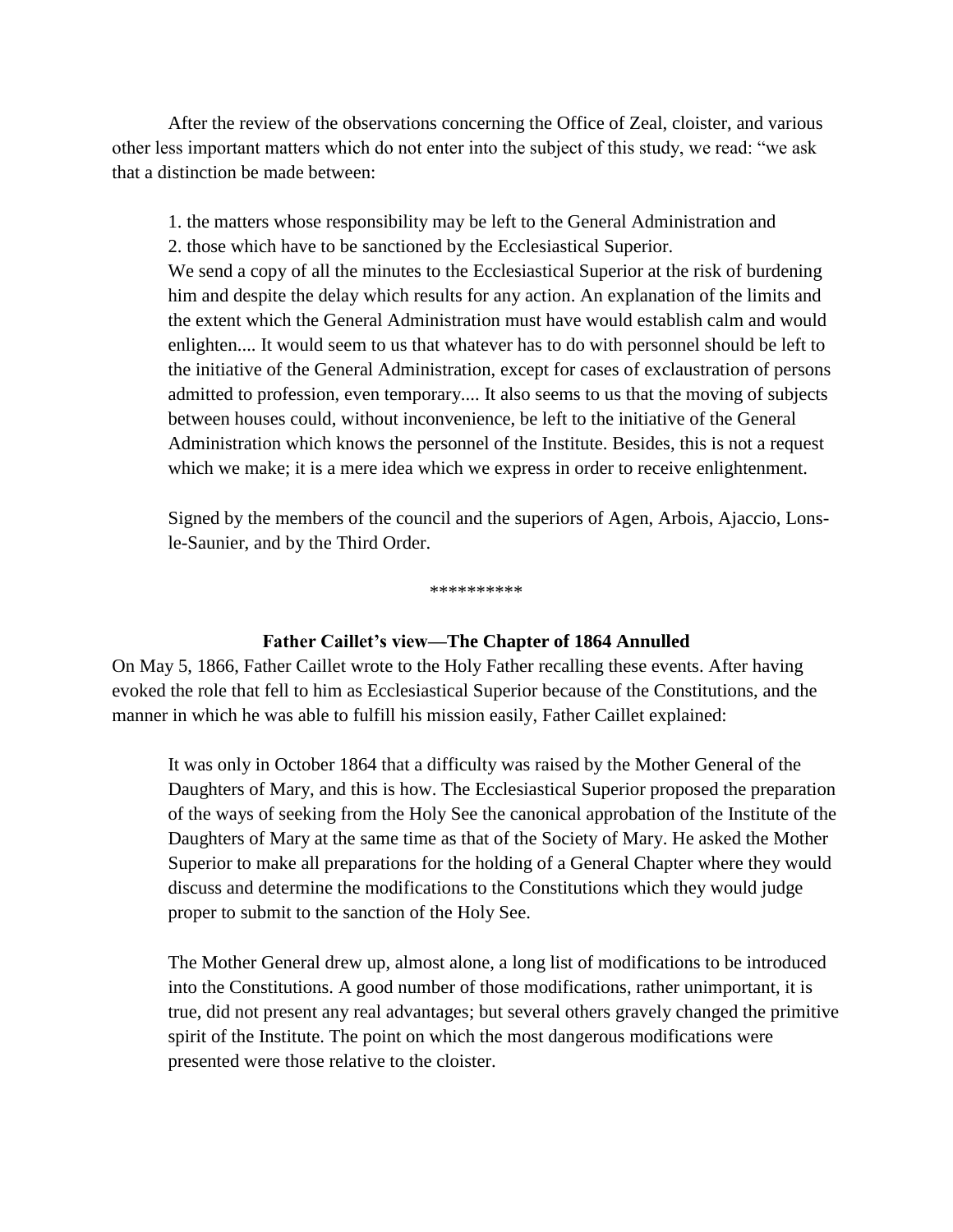The Ecclesiastical Superior made some observations on these modifications, quite numerous and quite important; he indicated in summary those which seemed proper and which altered nothing of the fundamental purpose and spirit of the primitive Constitutions.

Despite those observations, the Mother General passed them over. She took advantage of the fact that a certain number of local superiors had come to the motherhouse some days before the opening of the Chapter, and she had them accept and sign in a report all the modifications listed above, without taking any account of the observations made by the Ecclesiastical Superior. These minutes were in triplicate: one was sent to the bishop of Agen; the second, to the Ecclesiastical Superior; the third, consigned to the Secretariat of the motherhouse. In addition, under the fear that the freedom of the voters would be hampered if the Ecclesiastical Superior had the presidency of the General Chapter, the bishop was asked to preside it himself or through his delegate. The bishop accepted the invitation and designated his vicar-general as president.

The Ecclesiastical Superior thought he should make several observations on the unusual process that they wished to introduce, and on the abnormal and impossible position into which he was being placed. Nothing had been listened to from his side. The bishop based himself on common law to retain the presidency which he had been offered. The Ecclesiastical Superior then declared that he found himself in the necessity of withdrawing without assisting at a Chapter held in that way.

A fortuitous circumstance, though quite grave, led to postponing to another time the holding of this Chapter: the Mother General, either through ignorance or through design, had failed to convoke a certain number of religious who had the right to be present for the Chapter. The bishop realized that that could not be ignored.

That letter also presented another affair of which there will be question later.

\*\*\*\*\*\*\*\*\*\*

#### **What Is There in the Annals on This Matter?**

In fact, we find there the report on the visit of Father Caillet to the bishop in October 1864, and that of the disagreement which developed between the two authorities relative to the presidency of the Chapter.

The recital then reports on the visit which the Ecclesiastical Superior made to the community, giving a somewhat different version of the reasons for the annulment of the Chapter:

On the evening (of the visit to the bishop), Father Caillet came to visit the community. He expressed his dissatisfaction with the appeal made to the bishop, called "innovations" the notes which had been submitted to him, and read to the Sisters a conference which he had prepared for the Chapter and in which he recommended that nothing be touched except very lightly in the rules to be modified....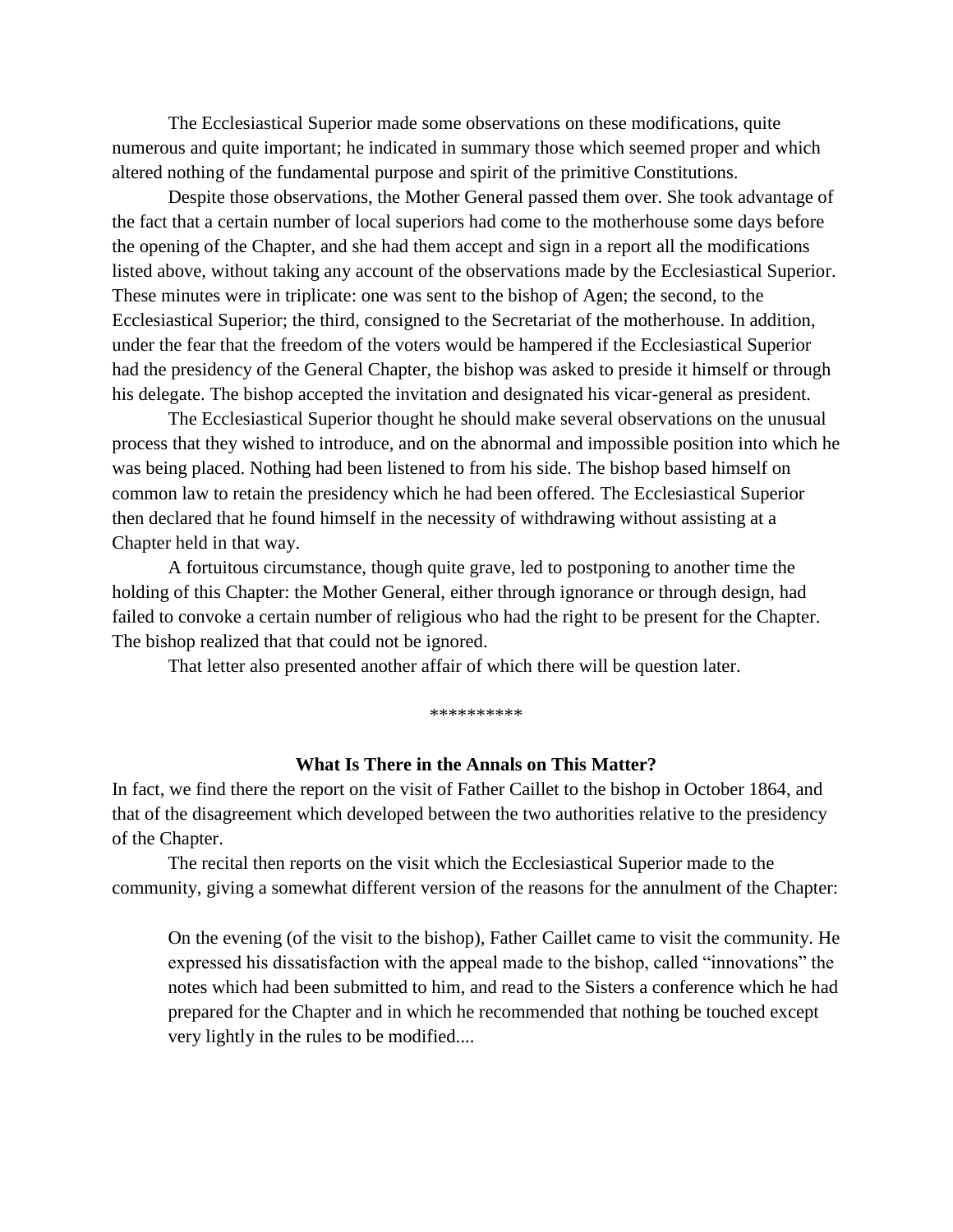On withdrawing, he said that all would be postponed until 1866, date of the expiration of the mandate of the Mother Superior and her council.

The next day, after Mass, he gathered the community and informed the Sisters of what had been known only to the council and a few superiors. He blamed the general council for its recourse to the bishop.... The poor religious were upset at seeing the discomfort of their Ecclesiastical Superior.... The members of the Council simply listened respectfully and in absolute silence to the blame that was heaped on them. When Father Caillet was finished, the entire community went to its knees to ask his blessing and then retired silently. There remained in the room with Father Caillet only the elderly Sister Dosithée, who had something to discuss with him.

We also read in the annals that the "Assistants General sought to calm the spirits and asked the observance of silence on all that had transpired."

Perhaps Father Caillet was expecting some apology from the Sisters. In any case, "a few days after that, he took advantage of a minor circumstance to write to Mother Marie Joseph; she answered without making any reference to past events."

The Mother General must have informed Mgr Ladoue of that event because, in a letter dated 28 October, he wrote to her:

I have learned with great surprise, but without great displeasure, what has happened.... Now you must prepare yourself to inform Rome. Rome has always been, and still is, the support of the weak. Draft a memoir where you expose as clearly as possible and as briefly as possible the relations of your society with the Father General of the Company of Mary, the origin of the present conflict, your hopes, and your desires for the future.... I will try to learn from the nunciature what is the best means of having it reach the Holy Father.

There is no documentation proving that that report was ever drafted or sent.

#### \*\*\*\*\*\*\*\*\*

#### **Visit of Father Caillet to Agen, March 1865**

In the spring of 1865, Father Caillet was at Bordeaux. From there he wrote to the Mother General telling her of his surprise at not having received from her any apology. Even before Mother Marie Joseph could reply, another letter arrived announcing the visit of the Ecclesiastical Superior.

In the course of the meeting that he had with the Council, as we read in the annals, "Father Caillet expressed his pain and his surprise at the attitude of the Sisters who did not at all humiliate themselves."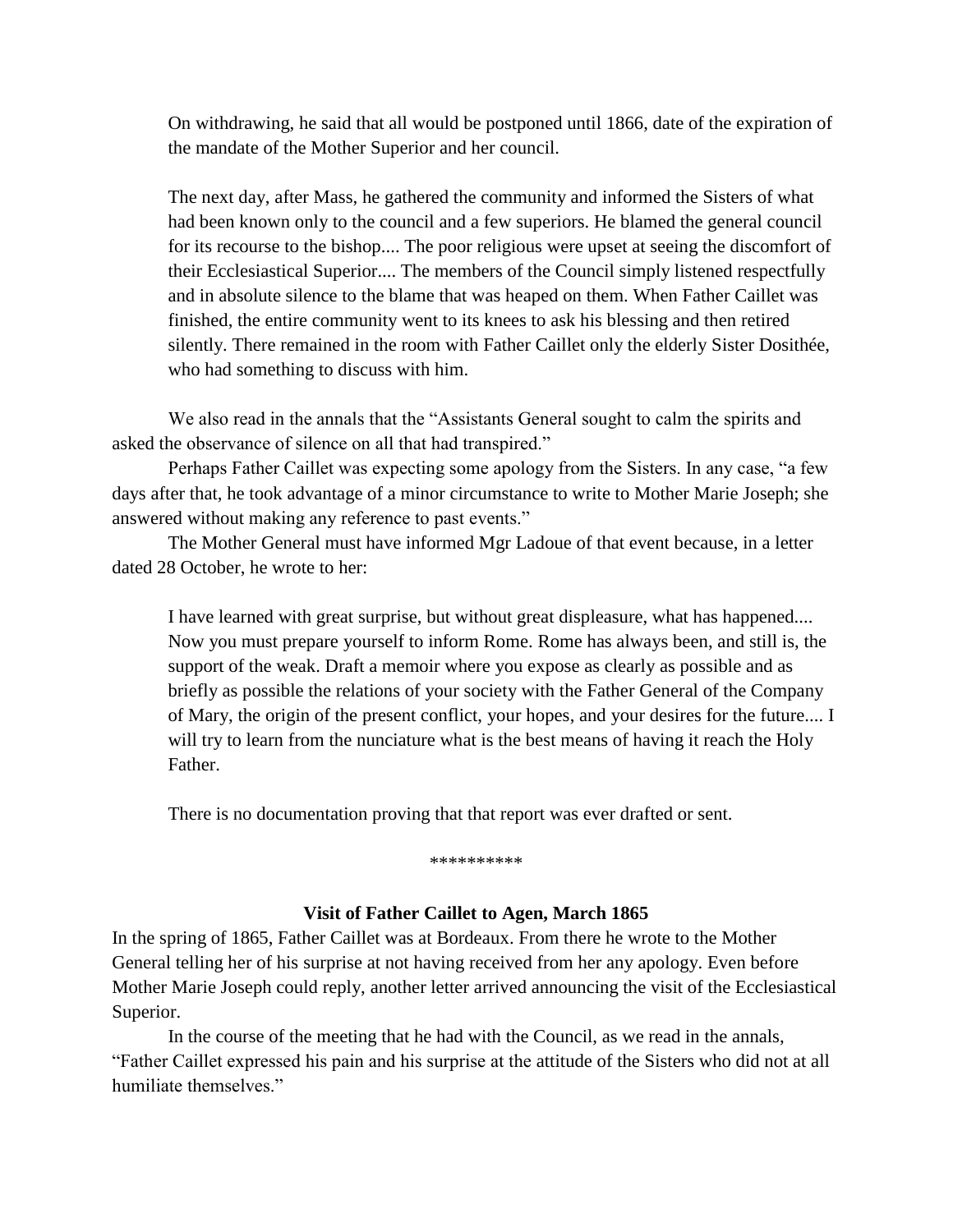In a respectful but firm dialog:

they had wished to explain themselves.... Was not the bishop the person most qualified to bring them some light on the questions which were tormenting them?... and had not Father Caillet himself appealed to the bishop in a moment of difficulty with the Founder?... Faced with the firmness and confidence of the members of the council, Father Caillet soften his attitude very much. He took on a fully paternal tone and asked to review again the notes in question. The reading was made for the Council and the Father approved everything.

At the moment he was withdrawing, saying he was about to leave for Rome, the Mother General begged him not to be concerned with the Constitutions because everything had been postponed until October 1866. It was more suitable to wait so as to consider more carefully the improvements to be made.

\*\*\*\*\*\*\*\*\*\*

### **The Constitutions Sent to Rome**

Meanwhile, the Sisters had decided to send their Constitutions to Rome to get an official opinion.

Mgr Ledoue had already written to Mother Marie Joseph on May 6, 1863:

It would be better to send the statutes to Rome such as they are, given that it is under this primitive form that they received the decree of praise. The Congregation charged with the revision will not fail to make the changes it might judge useful.

Learning that Mgr Fillon, bishop of Saint Clause, was about to go to Rome (end of 1863, beginning of 1864?), Mother Marie Joseph sent him a copy of the Constitutions of 1839, praying for him to solicit an official opinion from several members of the Sacred Congregation. Mgr Chaillot, in Rome, accepted that task.

The response was long delayed. On March 27, 1865, Mgr Ladoue wrote to Mother Marie Joseph: "Do not complain about the slowness of Rome; it is a guarantee of serious and impartial examination.... It seems to me strange that you should undertake any work before knowing the thought of Rome."

There follows a word of advice to the Mother: that she become aware herself, in silence, of the needs and necessities created by the circumstances, so as to be aware of them when Rome will have spoken. He promised his collaboration to coordinate everything in concert with the new chaplain and to have it approved by the bishop and then sent on to Rome.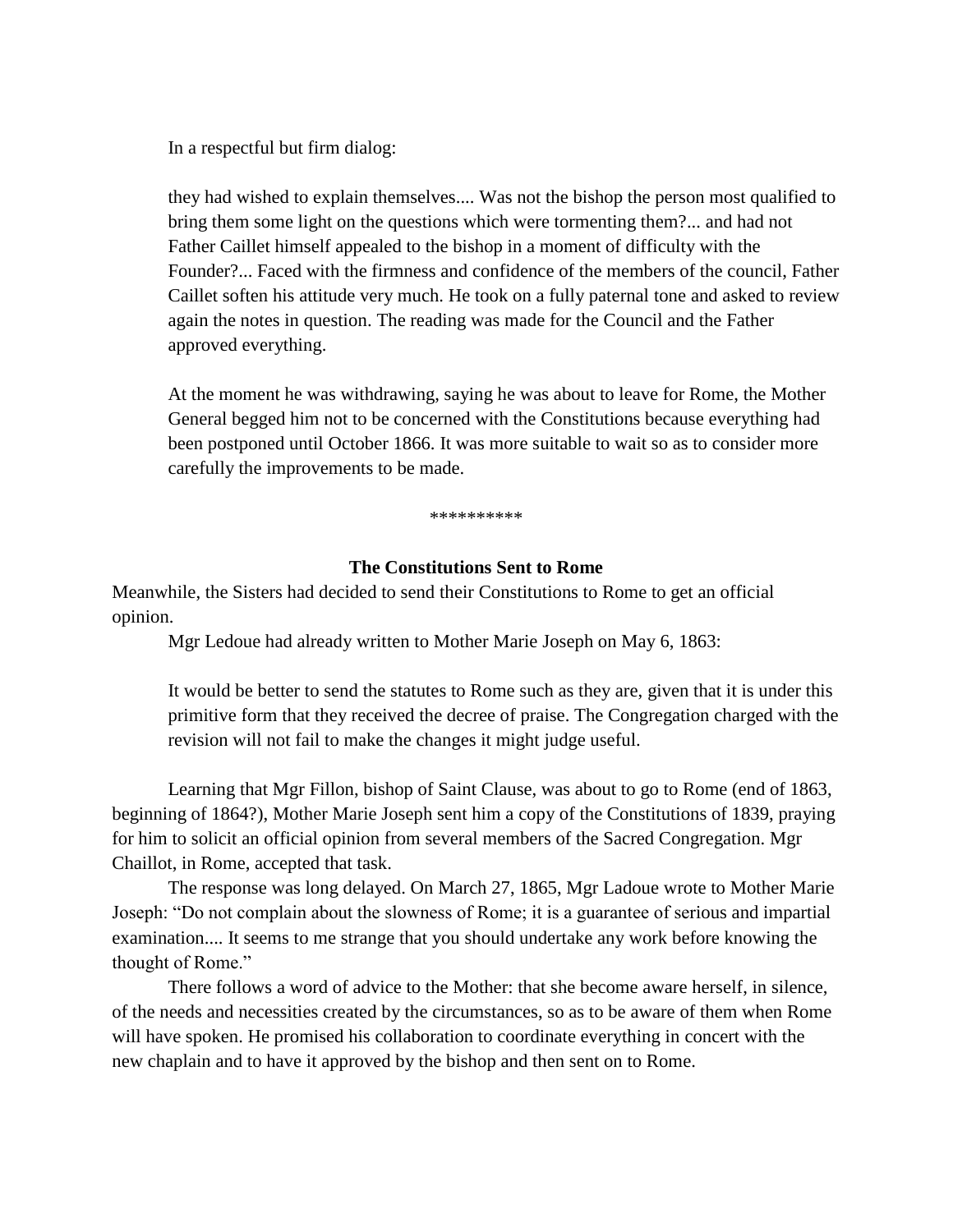Notice that this letter was written a short time after the visit of Father Caillet referred to above.

\*\*\*\*\*\*\*\*\*\*

#### **Father Caillet at Rome**

Father Caillet left for Rome on March 24, 1865; he returned toward the end of the month of June. Mother Marie Joseph recommended his trip to her Sisters in a letter of April 19: "The Father has arrived in Rome in good health...now, let us call down blessings from heaven on his travels." She gave an order to say the *Veni Creator* every day until his return.

The annals hint that Father Caillet must have learned in Rome that he could not be Ecclesiastical Superior as he understood it, but apparently he said nothing about that to the Sisters.

Then there is question of the visit which he made to Agen in the month of August 1865.

He paid a visit to the bishop and presented to him an indult which the latter signed. Then he came to visit the community and told the Sisters that the bishop had signed an indult which confirmed him in his functions as Ecclesiastical Superior.... The members of the council did not understand. They sought information from their bishop who sent a response that there was only question of a simple authorization to be confessor in the house. That response calmed the Sisters.

A few weeks later, alluding to some facts which must have arisen during Father Caillet's visit, Mgr Ladoue wrote to Mother Marie Joseph expressing his regret at the little attention given by the bishop to the community. He said:

It is clear that the trip to Rome has enlightened him (Father Caillet); he no longer presents himself as the habitual delegate of the bishops because even for confessions he is obliged to obtain an indult that must receive the agreement of the bishops.... It is abundantly clear that Father Caillet has no kind of jurisdiction over your communities except that which he receives from the bishop.

\*\*\*\*\*\*\*\*\*\*

### **What Was that "Indult" Presented to the Bishop?**

Article 407 of the Constitutions determined that the authority exercised by the Father General over the Daughters of Mary would be subject to the approbation by the Sovereign Pontiff.

An Ecclesiastical Superior is charged with maintaining among all the personnel the unity of spirit and of activity. Habitual delegate of the bishops who have asked for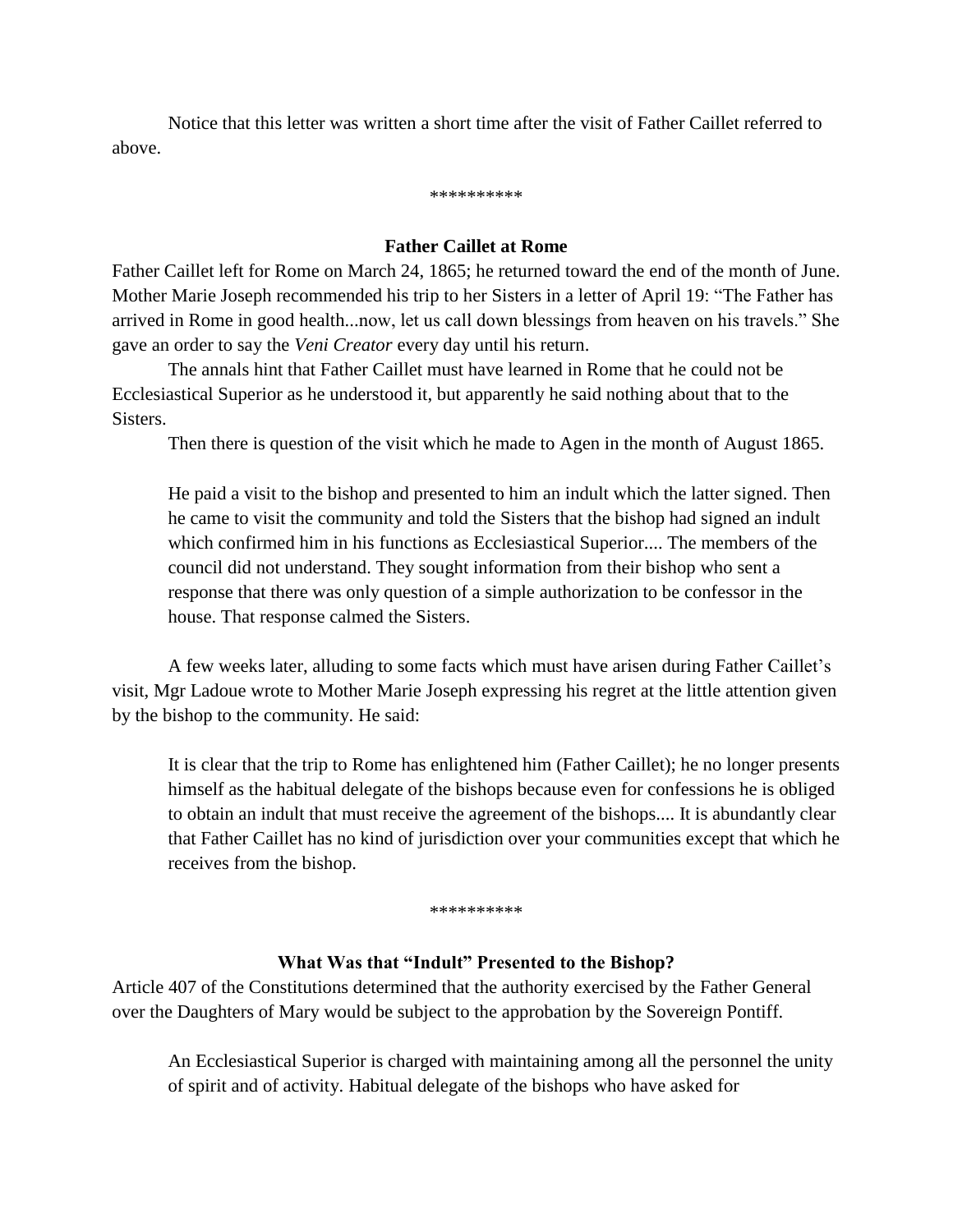communities in their respective dioceses, his delegation, as well as the Constitutions of the Institute, shall be submitted for approbation by the Sovereign Pontiff.

The Constitutions had not yet been approved. Father Caillet, sensing the surfacing of difficulties in the exercise of his mission, had solicited an indult on the occasion of his stay in Rome; he received the indult on July 7, 1865. Composed in Latin, it is found in the archives of the Society of Mary.

Through this indult, "there is accorded to the Father General of the Society of Mary to retain the directive superiority over the Institute of the Daughters of Mary of Agen and the Sisters of the Miséricorde of Bordeaux, with, in addition, the faculty of hearing the confessions of the nuns and other religious women." All with the permission of the bishop.

The text is clear. Did the elderly and ill bishop sign it without reading it in its entirety as the annals seem to imply? Doubt on the meaning of this document will remain until 1866, both in the mind of Mother Marie Joseph and in that of Mgr de Ladoue who will write to her, on November 15, 1866:

I am certain, without having read it, that the indult obtained by Father Caillet does not confer on him the least authority over you; were it otherwise, you may be sure he would have already sent you a copy. But how come the bishop does not ask for a copy of this document?

\*\*\*\*\*\*\*\*\*

## **General Chapter of 1866 Preparation and Presidency**

The book of the Constitutions finally returned from Rome. It was annotated in the margin and all the articles which had to do with the Ecclesiastical Superior were underlined.

The Mother General, helped by some of the Sisters, set to work to undertake a new version, taking into account the notations made by the Roman consulter. Mgr de Laboue came, as he had promised, to spend several days at Agen to help complete the work.

Toward the end of Lent 1866, we read in the annals that Father Caillet came to visit the community. He went to visit the bishop, and, as the time for the Chapter was approaching, he raised the matter of the presidency. No more than in 1864 were they able to come to an agreement.

Then, Bishop de Vézins showed Father Caillet the annotated Constitutions where there was a special remark at the article concerning the presidency of the Chapter. Father Caillet was much surprised, but he did not give in, saying he would himself write to Rome.

We already have mentioned this letter dated May 5, 1866. Referring to the indult of July 7, 1865, and the articles of the Constitutions concerning the Ecclesiastical Superior, the Father General asked the Holy Father whether the bishop of Agen could, according to canon law, take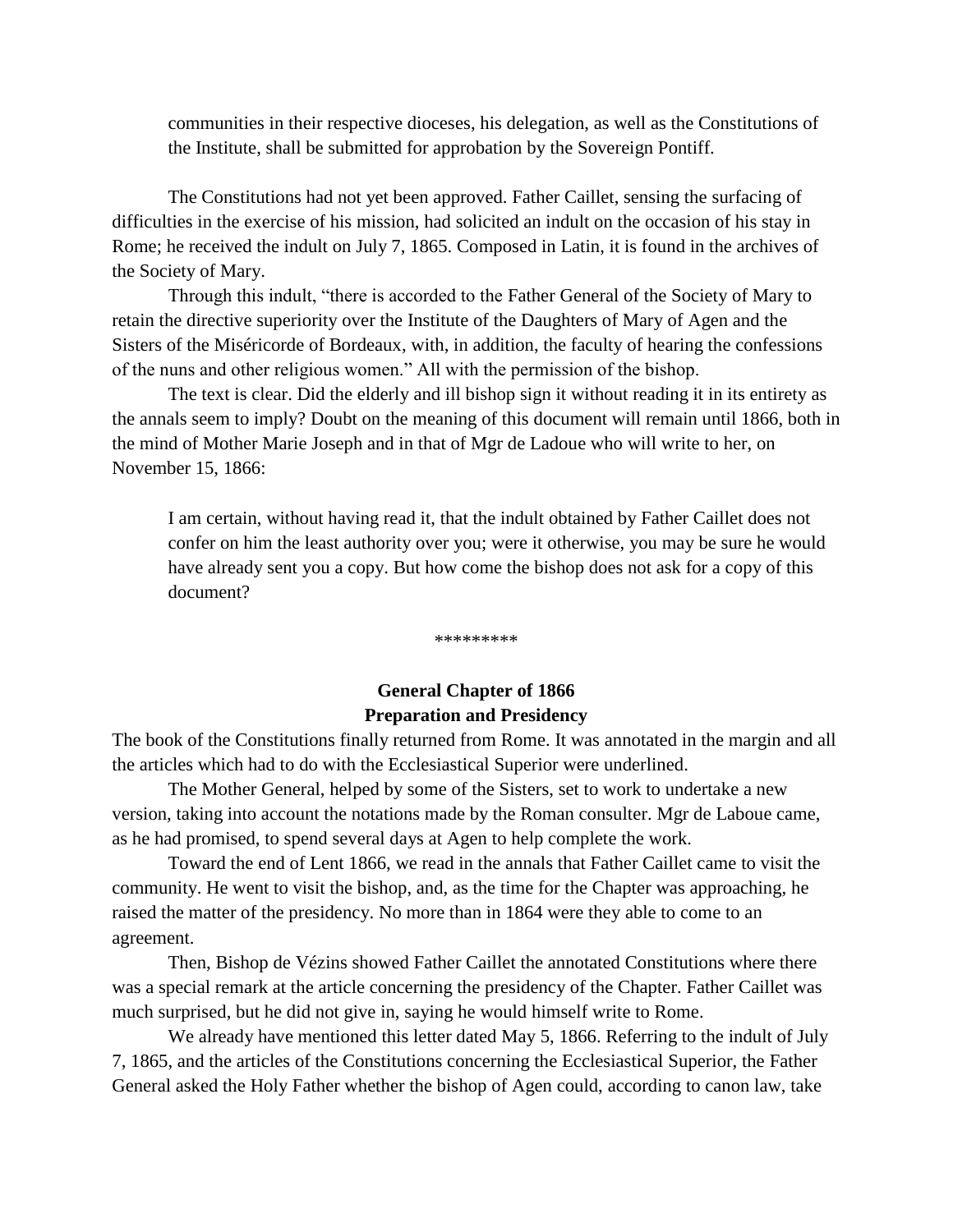over the presidency of a General Chapter in which there were Sisters coming from several dioceses.

1. Is it becoming, is it legal, that he preside over the Chapter?

2. If affirmative, what position should the Ecclesiastical Superior take at the approaching Chapter?

Note that this response does not imply that the Ecclesiastical Superior may not be present at the Chapter.

A letter from Rome dated September 11, 1865, and signed by the official, Ferrucci, let it be understood that the bishop had written long before to the Roman authorities on that question. Here is the letter addressed to Mgr Bordes, vicar-general of Agen:

I have received the letter which you did me the honor of sending me on August 30 last. The affair of the presidency of the General Chapter of the Daughters of Mary is still in the hands of the consulter. Because the Congregation does not reveal the name of the consulter to whom the matter has been confided, the person charged with advancing the matter can have no access to him. While waiting, you may assure the bishop that I have made strong requests before the Sacred Congregation, letting them know that the affair in question has dragged on for a long time.

We do not know whether the bishop was in possession of the response at the time of his meeting with Father Caillet in the spring of 1866. In any case, he makes no mention of it, contenting himself with presenting the annotations made to the Constitutions.

#### \*\*\*\*\*\*\*\*\*

#### **General Chapter, September 17-21, 1866**

Mother Marie Joseph convoked the Chapter by a letter of July 30, 1866.

Two days before the opening, we read in the annals, the bishop, despite his great age, had held a meeting of the capitulants to speak to them of the modifications to be made to the Constitutions. He shared with them the decision of Rome concerning the presidency of the Chapter. Then he freed that Sisters from their vow of enclosure, while telling them that they should observe enclosure as in the past, the rules of the cloister being included in the vow of obedience as it was said in the annotations of the Constitutions sent by Rome.

The Chapter opened on September 17 under the presidency of Mgr Bordes, delegated by the bishop; he was assisted by the chaplain. Father Caillet was not present.

Present were the delegates from the houses of Ajaccio, Vico, Ile Rousse, Cervione, Olmetto (the district of Corsica), Lons-le-Saunier, Arbois, Agen, Tonneins, Condom, Puymirol, Auch, and Astaffort.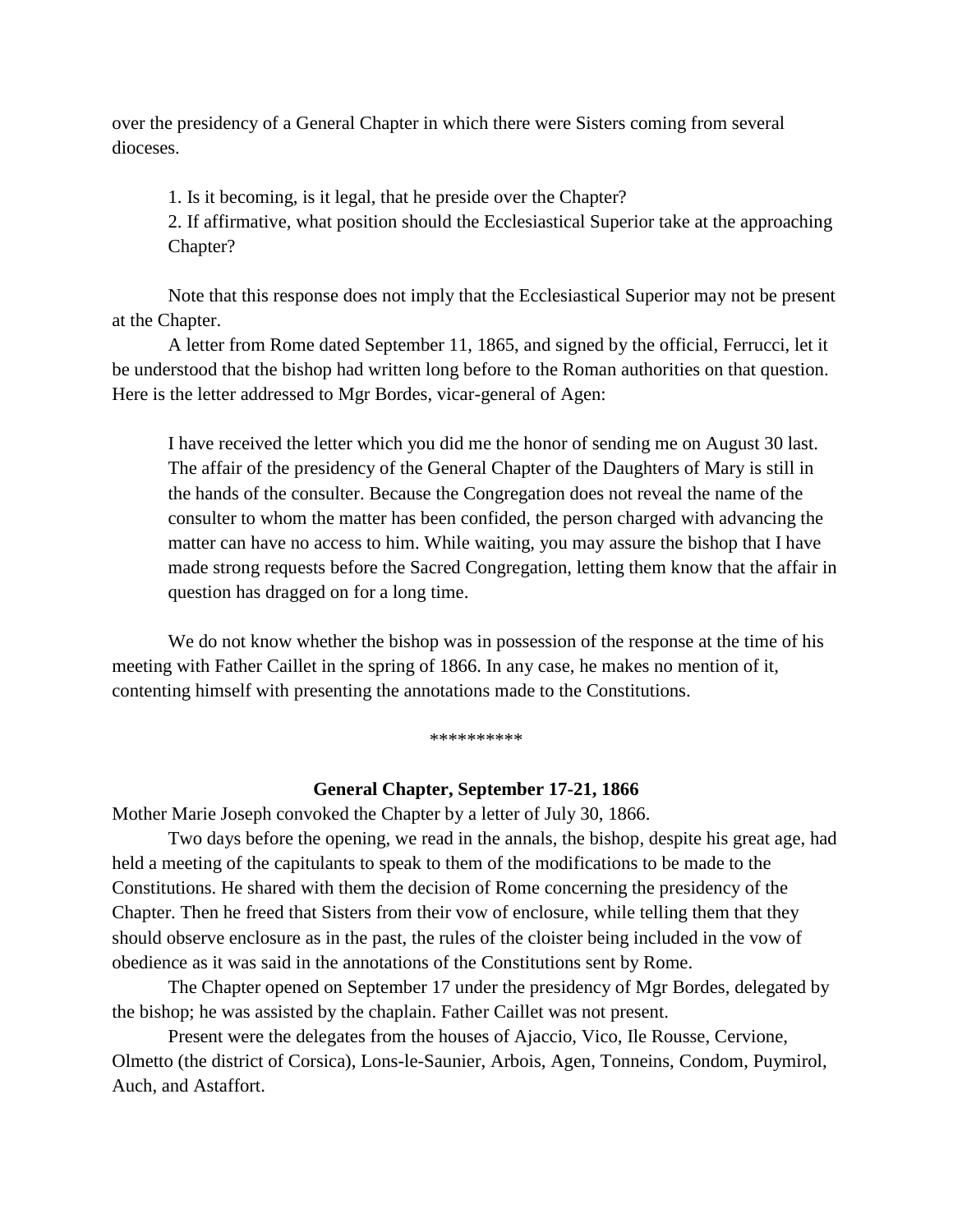On September 21, the capitulants, before dispersing, wrote to Father Caillet. After having expressed their gratitude "for the benevolent interest that he always has shown the congregation," they informed him of the visit made by the bishop to the community two days before the Chapter. They also gave an account of the events of this assembly of which several sessions were devoted to the revision of the rules under the direction of Mgr Bordes. Then they gave notice of the results of the election. The letter ends: "All of us strongly ask that a bond of charity may always unite our small congregation to the Society of Mary. As for you, our Father, never will we forget your solicitude and your paternal goodness; be kind enough to receive our thanks a thousand times."

#### \*\*\*\*\*\*\*\*\*\*

### **Follow-Up to the Chapter**

On September 26, Father Caillet wrote to Mother Marie Joseph asking her for a report on what had taken place during the Chapter and for a copy of the revised Constitutions. On the advice of the bishop, she did not respond. She had written a few days earlier with the capitulants. Father Caillet addressed the same request to Mgr Bordes. He answered on October 31, making clear the intention of the bishop relative to the Daughters of Mary:

We have not sought to become involved in the affairs of the Daughters of Mary. We have no intention of arrogating the least authority over the houses of the Institute located outside our diocese.... We do not wish to step upon the rights of anyone. I therefore ask you to send me a copy of the indult that you obtained from His Holiness Pius IX. We shall examine it carefully, and we shall conform to it with all the submission of which we should give the example.

If authority over the Institute is vested in you, well, we will withdraw willingly. For my part, I assure you that it would be without any regrets!

[A]s to the project of the Constitutions, I do not have them at my disposition. It is to be sent to Rome. Whatever might be decided by the Sacred Congregation will be accepted, and then they will be sent to you.

Besides, it would have been easy for you to learn about the project; you had only to come to the General Chapter. You absented yourself; that was your choice; you have no reason to complain now!... The Institute is in no danger.

Father Caillet wrote again to Mgr Bordes on October 26, protesting against the claim of the Daughters of Mary: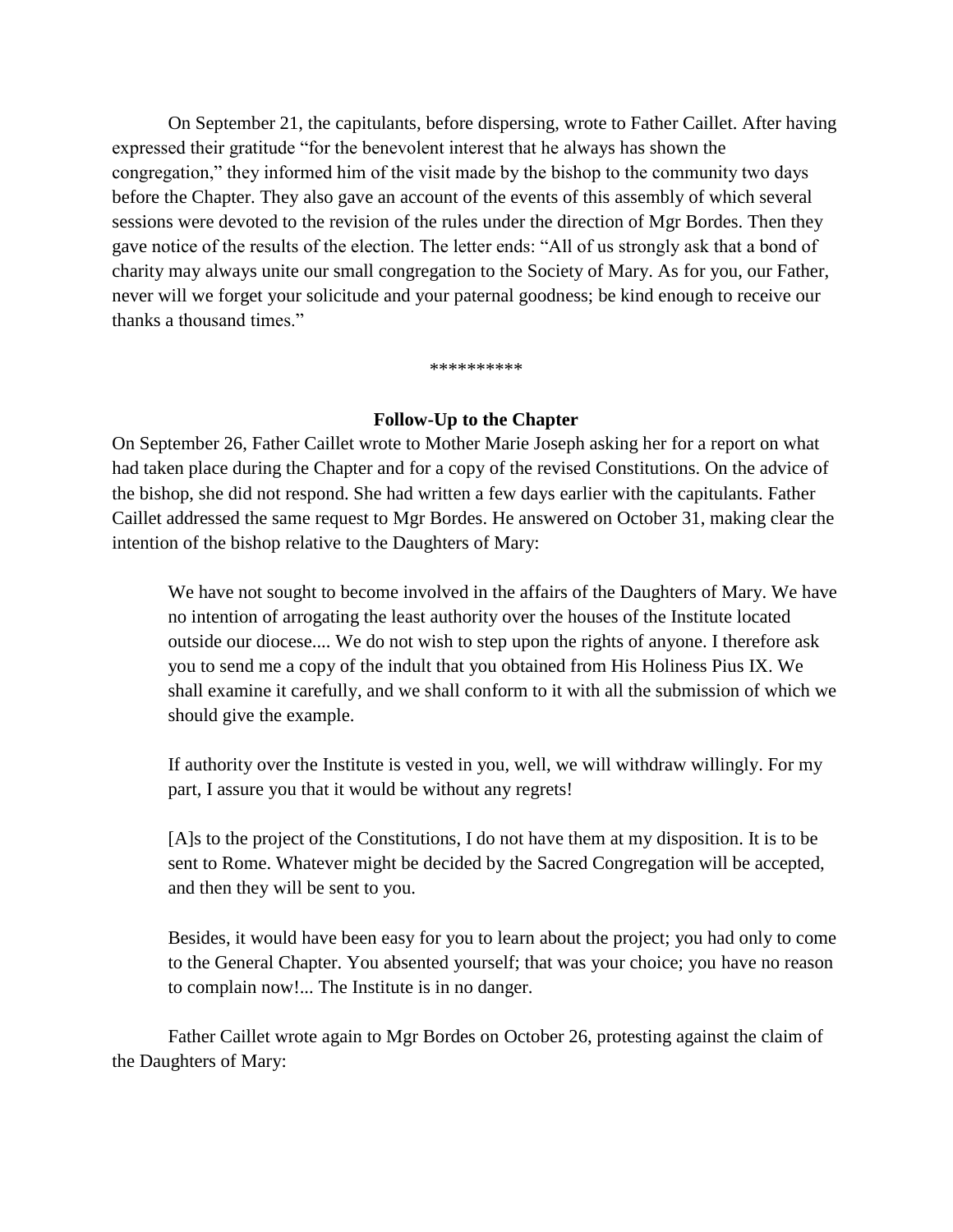[T]o withdraw themselves from their obligations by basing themselves on notations made by a consulter of the Sacred Congregation, erasing by a stroke of the pen all that concerns the Ecclesiastical Superior whose authority they misinterpreted even before the Holy See had pronounced itself....

In truth, after the animadversions of 1865, I needed an indult to continue in my functions of Ecclesiastical Superior. But was not that indult, asked for and obtained without any difficulty, been presented to the agreement of the bishop of Agen, and even elsewhere if need be? Can I be accused of some irregularity?

[I] understand, by the above-mentioned letter of September 21 last, and the path taken by our poor Daughters of Mary, that they intend to fire me without any other formality, but with feigned expressions of gratitude.

Mother Marie Joseph must have had some fears about what had just taken place. She must have opened her heart to Mgr de Ladoue, for he wrote to her on October 31, 1866:

[I] hasten to reassure you and to dissipate your fear which, in truth, have no solid foundation....

I consider it incontestable that Father Caillet never received an indult giving him jurisdiction over your community. Rome would never have granted it without consulting you. Had you consented to, or even asked for it, living under the dependency of the Father General of the Brothers of Mary, would not have been permitted. Roman jurisdiction on that point is now decided.

The letter then recalls the Roman decisions taken in 1862 and published in the annals of July-August 1866. From that text it is clear:

1) A congregation of religious women of simple vows cannot be affiliated to a congregation of religious priests or have the same Father General. 2) The bishop of the diocese in which the motherhouse of the Sisters is located cannot consent to that affiliation nor sign such a contract.

Then the letter continues:

[S]upposing, though impossible, that Father Caillet had obtained such an indult through the approbation of the bishop, and that the bishop had approved that indult—what is to be done? Because the value of the indult is subordinate to the consent of the bishop, the only thing to be done for the moment is to ask Father Caillet (not you, but Mgr Bordes) to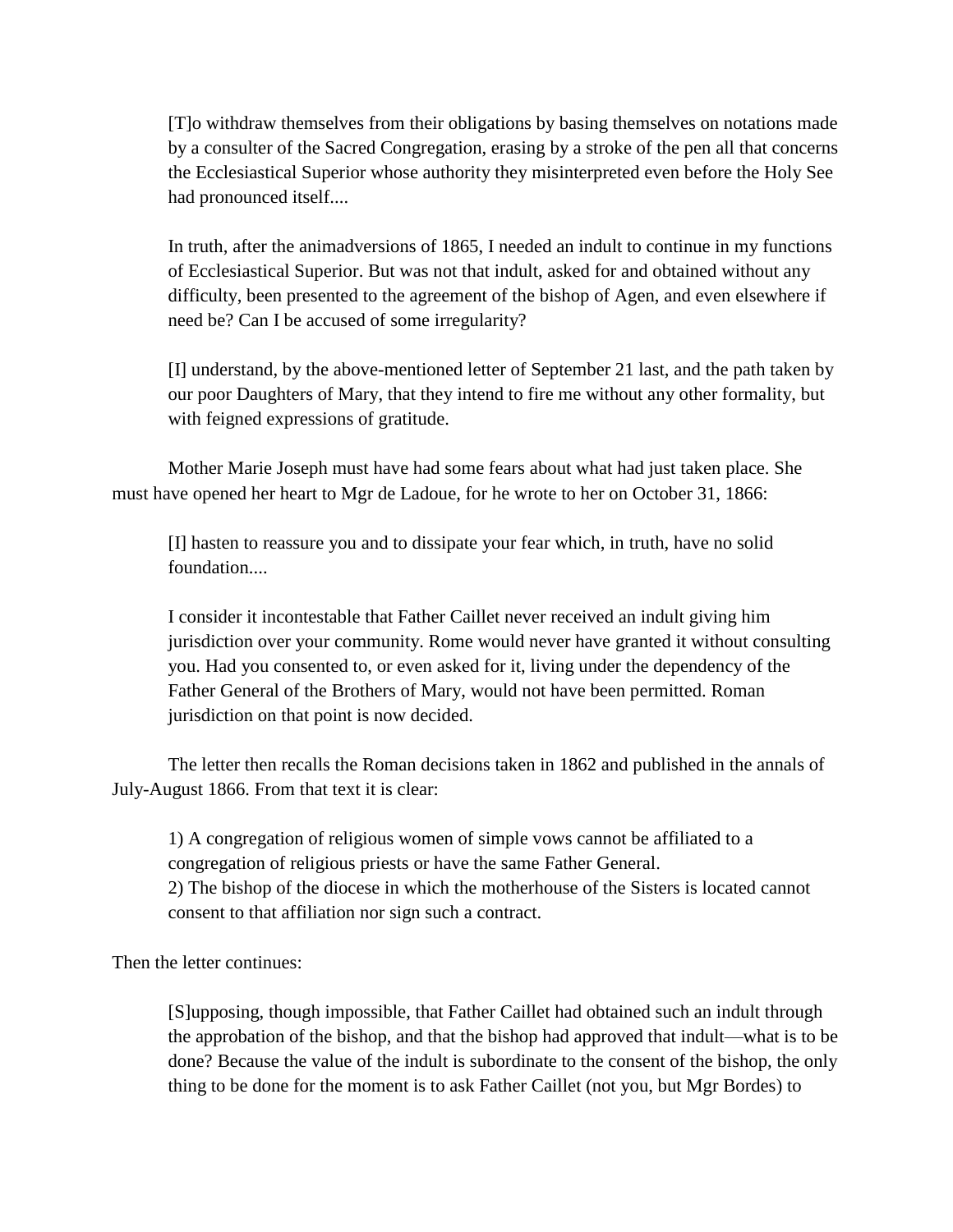send a copy of his indult so that, should there be cause, the bishop could withdraw his signature.

Mgr Bordes finally must have had in hand the famous indult that Father Caillet sent him; on November 8, 1866, the vicar-general could reply to Father Caillet:

It is true that a consulter of the Sacred Congregation examined the Constitutions and has made the annotations you know.... Now, in one of the observations it is said that Rome does not recognize the Father General, and that the Holy Father, in the indult of which you have sent me a copy, does not grant you the authority requested except with the agreement of the ordinary. This means that in definitive all is *returned to the authority of the ordinary*.

\*\*\*\*\*\*\*\*\*\*

#### **What Conclusions to Draw from This Lengthy Story?**

Did the bishop of Agen sign the indult without having read the text in its entirety, pausing only at the ending relative to the power of confessor? Or did he seek, by signing this indult, to avoid the denouement of a crisis which, in fact, was postponed to a year later at the Chapter of September 1866?

We do not know. But it is clear that bishops helped the Daughters of Mary to distance themselves from the directive authority of Father Caillet.

Mgr de Ladoue played an especially important role. From the beginning of difficulties in 1864, he had advised the Mother General to prepare a memorandum to be sent to Rome. On many occasions after that, he recalled the importance of the diocesan authority in pointing out the lack of oversight of the bishop of Agen "which gives an advantage to those who wish to withdraw religious houses from the direction of the ordinaries of the place." (September 1, 1865). And, again, "it is troublesome that Mgr Bordes is not more accustomed to dealing with such matters and that the bishop is in the impossibility of taking care of them." (October 31, 1866)

He communicated the thought of Rome "which does not approve the governing of religious women by religious men, and which wishes at all costs to maintain the communities of women under the jurisdiction of bishops. Under the present conditions, that is the only refuge where they can hope for a bit of calm and repose." (November 15, 1866). He is surprised and even indignant at the fact that the bishop of Agen does not have at hand a copy of the indult in question: "How is it that the bishop does not ask him (Father Caillet) for that document?"

On their side, the bishop of Agen and his vicar-general generally supported and encouraged the Sisters in their desire to revise their Constitutions, against the will of Father Caillet. They {bishop/vicar} appealed directly to Rome on the subject of the presidency of the Chapter of 1866. They involved themselves in the affairs of the Daughters of Mary during the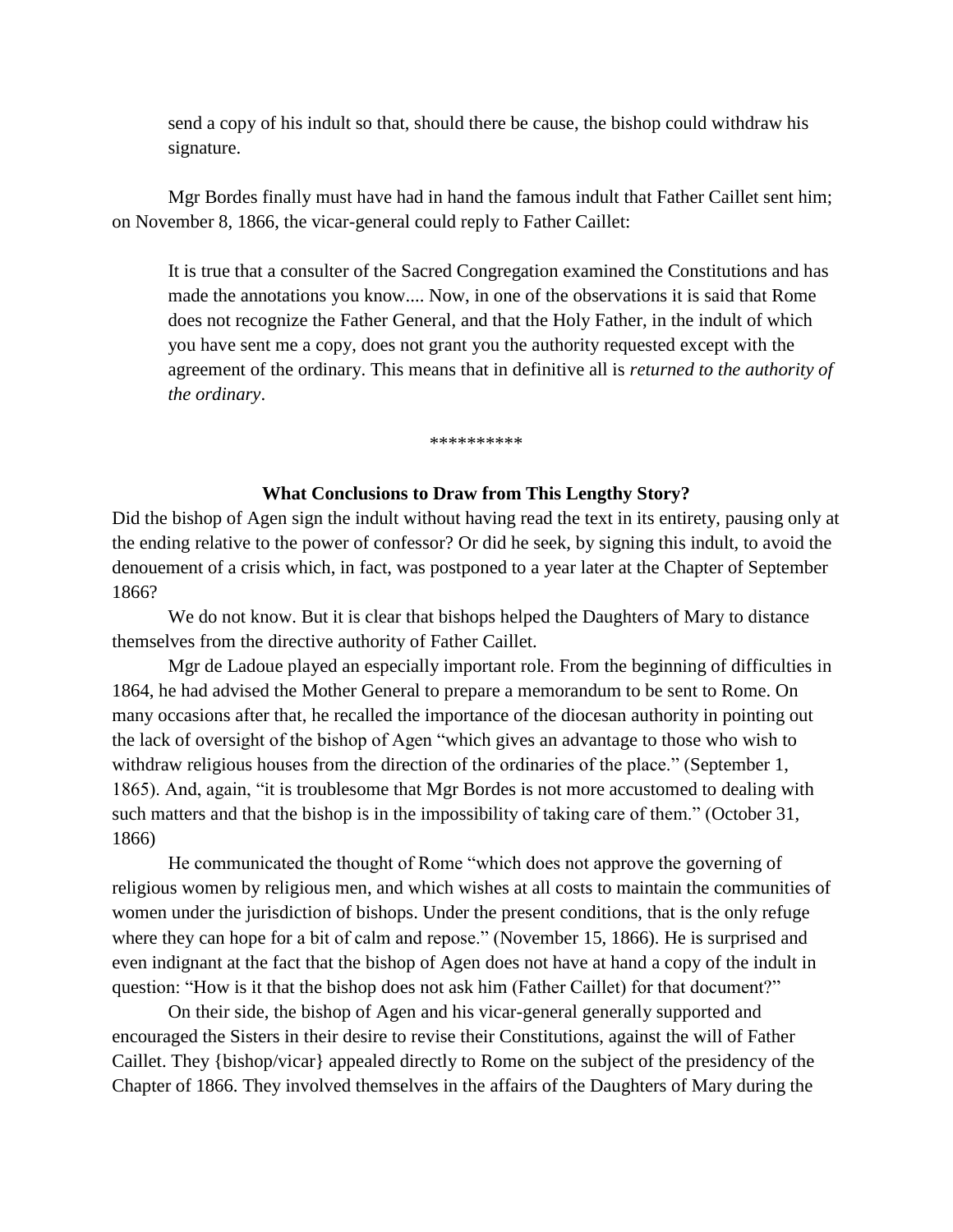period of crisis; one set of minutes of the council was signed by Mgr Bordes on September 1866 (having to do with the purchase of a property in the cemetery of Agen).

We must point out that, if the bishop was opposed to the authority of the Father General over the Daughters of Mary, it was to the advantage of the diocesan authority in the person of the ordinary.

The condition of women was such that there was a great submission of the Sisters to the ecclesiastical authorities who considered themselves as the trusted protectors of feminine communities, "the only refuge where they can hope for a bit of calm and repose."

However, the authority of the ordinary weighed less heavily than dependence on the Ecclesiastical Superior. The latter would not have resisted the test of time and the extension of works, independently of the personalities of the moment: Father Caillet and Mother Marie Joseph de Casteras.

Father Caillet, it would seem, no longer communicated with Mother Marie Joseph, but he did remain in contact with Mgr de Ladoue as is proved by several letters which the latter wrote to the Mother General. During the course of the year 1867, for example, responding to questions concerning the Constitutions, he wrote: "unfortunately the circumstances are not favorable for introducing the essential modifications in a congregation recognized by the government.... besides, we will speak of it with Father Caillet."

Another letter from Mgr de Ladoue, of the same year, 1867, leads us to understand that no one envisaged a complete break with the Ecclesiastical Superior. Referring to an action in Rome by the bishop concerning the affairs of the Daughters of Mary, Mgr de Ladoue wrote to Mother Marie Joseph:

[I] am pleased with the decision of the bishop; it is your salvation. The response of Rome is not doubtful for me, but the rights of the ordinary will be recognized and very probably the attributions of the Ecclesiastical Superior will be decided in a precise way...it is only after that that you could submit your proposals for modification.

We do not know the response from Rome. With regard to the separation, Mother Stanislas Pernier, Mother General, wrote in 1897:

[I] do not think we asked for a separation, but rather for modifications to the Constitutions on certain points which were too difficult and disturbing even for consciences.... Our Mothers asked nothing of Rome except the revision of the old Constitutions.... The separation was produced by the force of events."

The installation of the General Administration of the Society of Mary in Paris in 1861 also played a role in favor of the withdrawing of the Daughters of Mary from the authority of Father Caillet. For the first time, in 1862, the Sisters addressed themselves to Jesuits for the retreat at Agen; it was Father Ginhac who came. Mother Marie Joseph met this priest of a